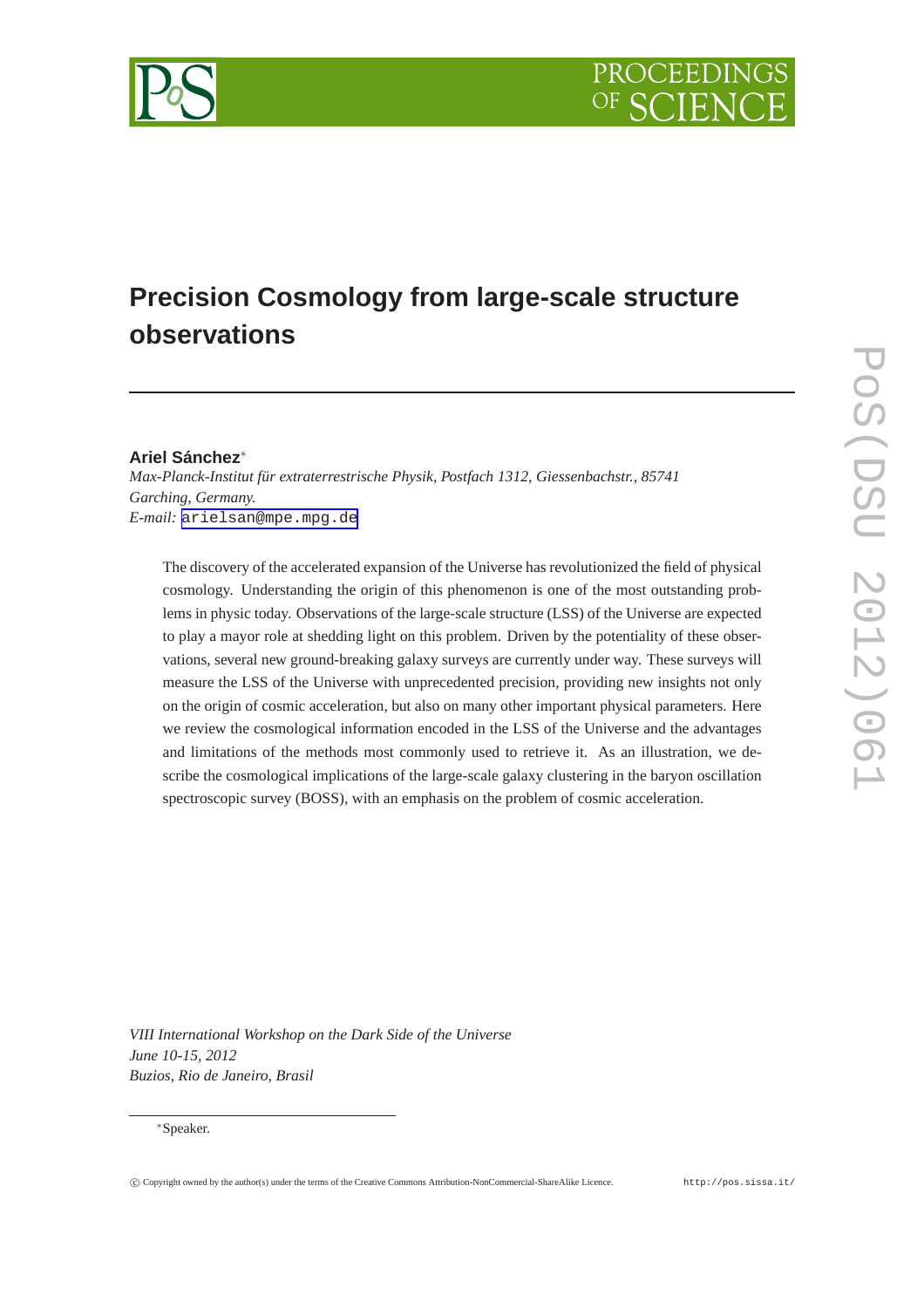## **1. Introduction**

One of the most significant scientific discoveries of recent years is that, not only is our Universe expanding, it is doing so at an increasing rate [[1](#page-13-0), [2\]](#page-13-0). Understanding is the origin of the current phase of accelerated expansion is one of the most important unsolved problems in physics today, as it may have far reaching implications for our knowledge of the fundamental laws of nature. Within the context of homogeneous and isotropic solutions to Einstein's general relativity, the attractive force of gravity due to all know constituents of the Universe should lead to a deceleration of the expansion. Then, the observed acceleration implies that the total energy-density of the Universe is dominated by an exotic component, dubbed dark energy, whose repulsive effect drives the acceleration of cosmic expansion. Although current observations allow us to detect the presence of this component, its true nature still eludes our understanding. A key property that can be used to characterize it is the dark energy equation of state,  $w_{DE} = p_{DE}/\rho_{DE}$ , where  $p_{DE}$  and  $\rho_{DE}$  correspond to the pressure and density of dark energy, respectively. Current observations are consistent with the so-called ΛCDM cosmological model, in which the dark energy component can be characterized by a constant equation of state  $w_{DE} = -1$  which can be associated with the quantum energy of the vacuum or Einstein's cosmological constant. A detection of a deviation from  $w_{DE} = -1$ , at any time in cosmic history, would have strong implications on our understanding of cosmic acceleration.

The first step into solving the mystery of cosmic acceleration is to obtain accurate measurements of the expansion history of the Universe. Observations of the large-scale galaxy clustering can provide us with such measurements. Galaxies form a variety of structures which encode valuable information about our Universe. Observations of this clustering pattern have played a central role in establishing the current standard cosmological model  $[3 - 6]$  $[3 - 6]$  $[3 - 6]$  $[3 - 6]$ , and it is expected that they will continue to do so in the coming years. The information provided by observations of the large-scale structure (LSS) of the Universe is highly complementary to that of cosmic microwave background (CMB) measurements, as it helps to break degeneracies between certain parameter combinations which are inherent to this dataset [[7](#page-13-0)]. The combination of CMB and LSS datasets has been used to place tight constraints on the basic set of cosmological parameters, restricting the range of possible deviations from the of the  $\Lambda$ CDM model [\[8, 10](#page-13-0), [11](#page-14-0), [9](#page-13-0), [12](#page-14-0) – [15\]](#page-14-0).

Over the past decades the size and quality of galaxy redshift surveys has increased dramatically. The pioneering efforts of the CfA Redshift Survey [\[16\]](#page-14-0) and the Las Campanas Redshift Survey (LCRS) [[17](#page-14-0)], which provided the first clear three-dimensional view of the galaxy distribution in the local Universe, were followed by several other surveys covering different volumes. Among them the two-degree Field Galaxy Redshift Survey (2dFGRS) [\[18\]](#page-14-0) and the Sloan Digital Sky Survey (SDSS) [\[19](#page-14-0)] have played a pivotal role at mapping the large-scale galaxy distribution, providing the first accurate large-scale galaxy clustering measurements and marking the start of a data-rich era in cosmology.

Driven by the potential of LSS observations for shedding light on the nature of dark energy, the tendency to construct increasingly larger surveys will continue in the coming years. A new generation of galaxy surveys is currently being constructed or designed. Examples of these new surveys include the completed WiggleZ [[20\]](#page-14-0), the ongoing Baryon Oscillation Spectroscopic Survey (BOSS) [[21\]](#page-14-0), and future surveys like the ESA space mission Euclid [[22](#page-14-0)]. By probing larger volumes, these surveys can provide more accurate views of the large-scale galaxy clustering pattern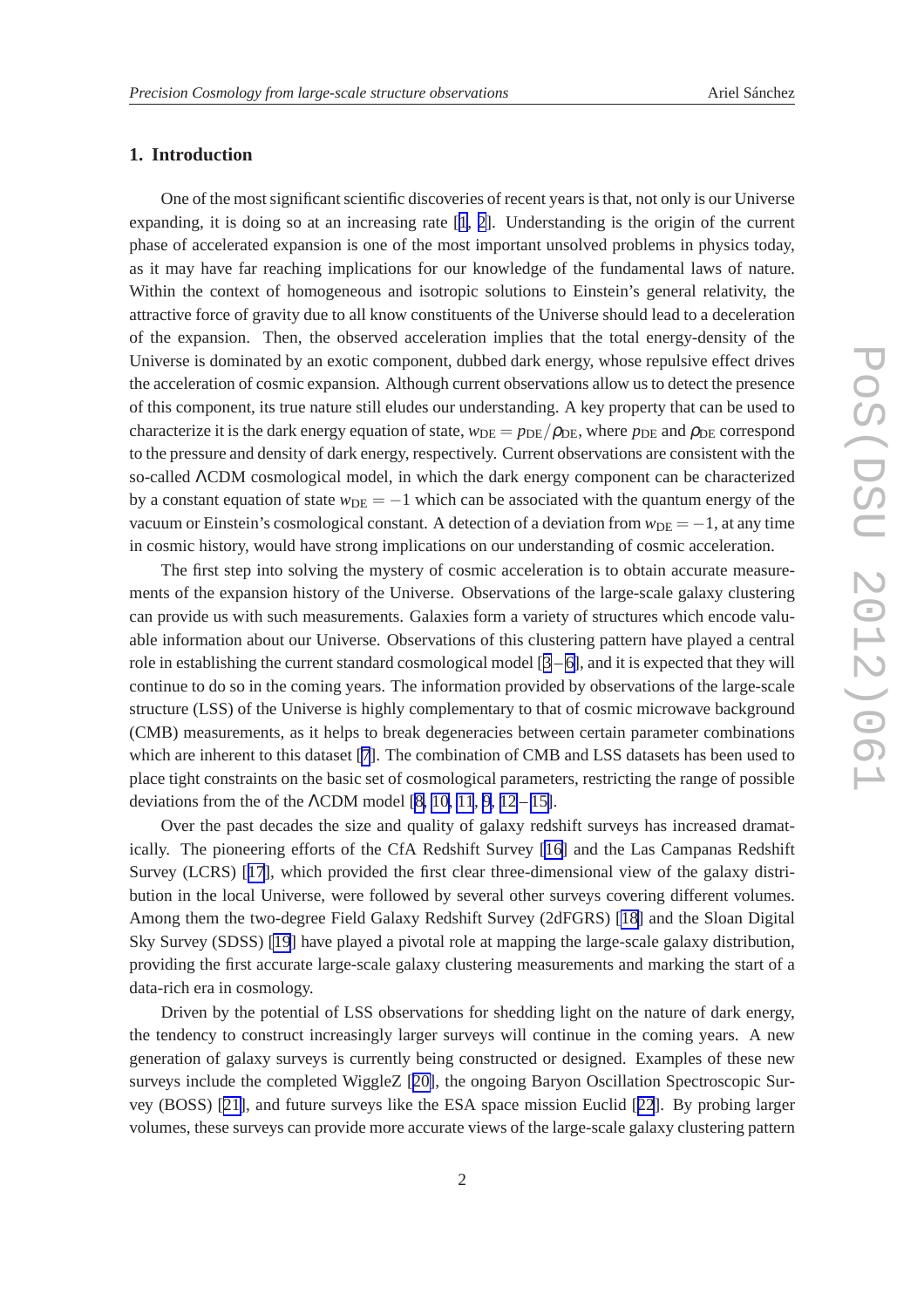<span id="page-2-0"></span>than ever before, offering an opportunity to obtain new constraints not only on dark energy, but also neutrino masses, the curvature of the Universe or inflationary physics.

This revolution in the observational data poses a challenge for our theoretical understanding and modelling of LSS observations, which is in danger of lagging behind these new advances. The increase in the amount and quality of the observational data in the coming years will lead to a drastic reduction of the statistical errors of LSS measurements. In this context, the control of the systematic errors introduced by our analysis techniques becomes crucial as these might become dominant in the final error budget. LSS observations are affected by scale-dependent effects which, if not taken into account correctly, might jeopardise their use as precision cosmological probes. Fortunately, new theoretical tools have been developed over the past few years that might hold the key to extracting unbiased cosmological information from LSS datasets. In view of these rapid improvements in the observational side, it is timely to review these recent advances.

Here we review the basic aspects of the statistical analysis of large-scale structure observations, and the results that present day galaxy samples can provide. In Section 2 we describe the most commonly used statistical tools to analyse galaxy surveys, the two-point correlation function and the power spectrum. In Section [3](#page-4-0) we analyse the potential systematics that could affect LSS measurements as well as the models that can be used to describe them or to minimise their impact. In Section [4](#page-9-0) we use recent results from BOSS to illustrate the cosmological constraints achievable with present day galaxy catalogues. Finally, Section [5](#page-12-0) contains our main conclusions.

## **2. Statistical analysis of large-scale structure observations**

The most commonly used tools to extract cosmological information out of galaxy redshift surveys are two-point statistics such as the correlation function,  $\xi(s)$ , and the power spectrum,  $P(k)$ . These are defined in terms of the fluctuations in the density field

$$
\delta(\mathbf{x}) = \frac{n(\mathbf{x}) - \bar{n}}{\bar{n}},\tag{2.1}
$$

where  $n(x)$  represents the density at a given location **x** and  $\bar{n}$  corresponds to the mean density field. The two-point correlation function is given by

$$
\xi(\mathbf{r}) = \langle \delta(\mathbf{x})\delta(\mathbf{x} + \mathbf{r}) \rangle, \tag{2.2}
$$

where the brackets represent an ensemble average. The hypothesis of homogeneity and isotropy of the density field imply that the correlation function must depend only on the modulus of the separation vector  $r = |\mathbf{r}|$ 

Another commonly used tool is the galaxy power spectrum,  $P(k)$ , defined in an analogous way as the two-point correlation function, but in terms of the Fourier transform of the density fluctuations,  $\tilde{\delta}(k)$ , as

$$
\langle \delta(\mathbf{\tilde{k}})\delta(\mathbf{\tilde{k}}') \rangle = (2\pi)^3 \delta_D(\mathbf{k} - \mathbf{k}')P(k), \qquad (2.3)
$$

where  $\delta_D(\mathbf{k})$  is the usual Dirac delta function. It is easy to show that the power spectrum and the two-point correlation function are a Fourier transform pair, with

$$
\xi(r) = \frac{1}{2\pi^2} \int P(k) j_0(kr) k^2 dk,
$$
\n(2.4)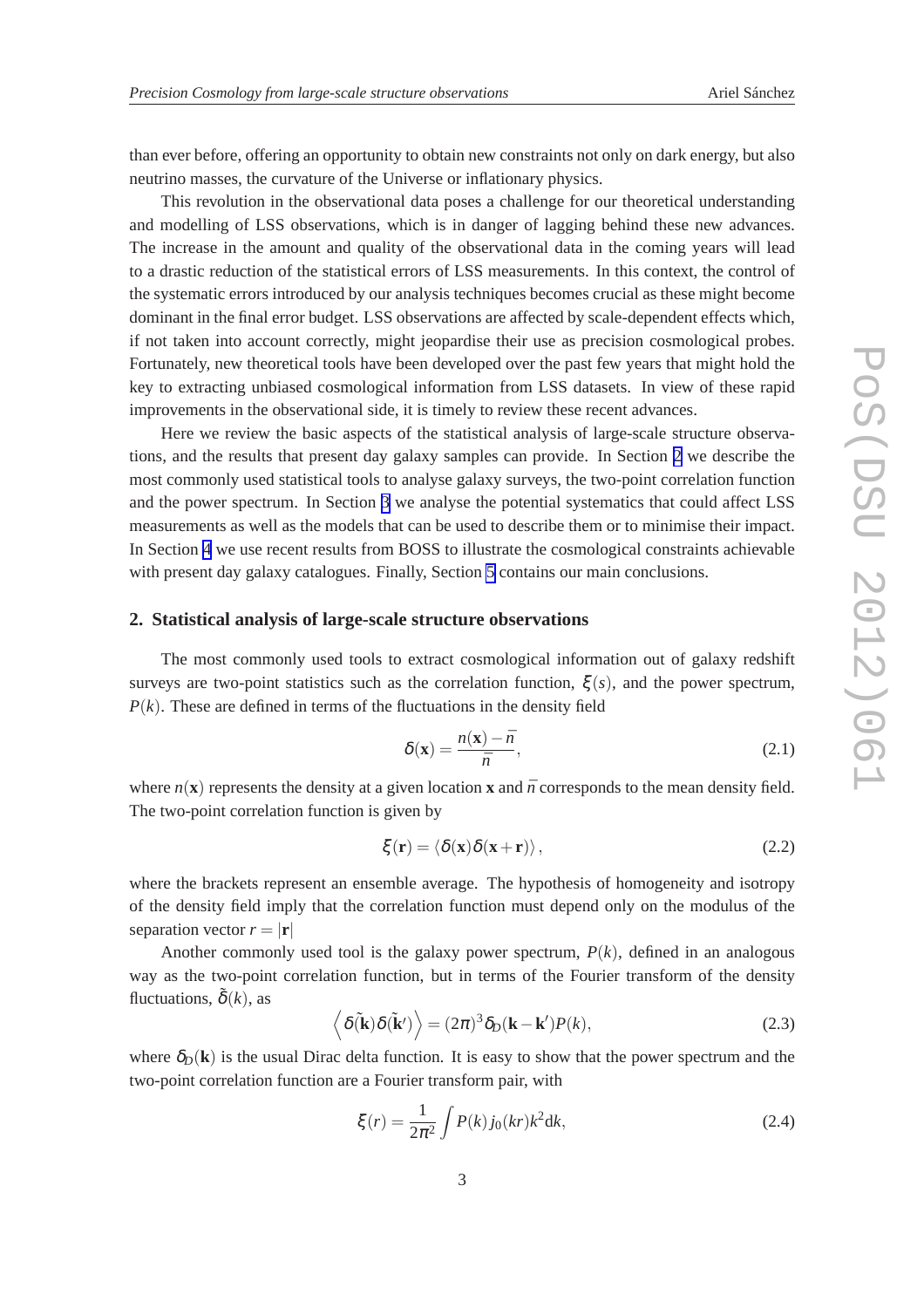<span id="page-3-0"></span>

**Figure 1:** Left: the large-scale correlation function of the LRG sample from SDSS DR3 []. The BAO signal appears as a broad peak on large-scales which can be seen more clearly in the inset. Figure from Eisenstein et al. [[6\]](#page-13-0). Right: the upper panel shows the power spectrum of the final 2dFGRS. The BAO signal can be seen more clearly in the lower panel, which shows the ratio of this measurement to a reference function with the same overall shape but no oscillations. Figure from Cole et al. [[5\]](#page-13-0).

where  $j_0(x)$  is the spherical Bessel function of order zero.

The left-had panel of Fig. 1 shows the measurement of the large-scale correlation function of the Luminous Red Galaxy (LRG) sample from the SDSS data release 3 (DR3) [[6](#page-13-0)]. The right-hand panel of the same figure shows the power spectrum of the final 2dFGRS [[5](#page-13-0)]. The full shape of these functions encode useful cosmological information. Measurements of these statistics from various galaxy samples have been used, in combination with other datasets, to obtain constraints on the values of the basic cosmological parameters  $[5, 6, 8-15]$  $[5, 6, 8-15]$  $[5, 6, 8-15]$  $[5, 6, 8-15]$  $[5, 6, 8-15]$  $[5, 6, 8-15]$  $[5, 6, 8-15]$ .

A special feature of the large-scale galaxy clustering provides a powerful method to probe the expansion history of the Universe: the signature of the baryon acoustic oscillations (BAO). These are fluctuations in the density field caused by acoustic waves which propagated through the photonbaryon fluid prior to recombination. The signature of the BAO appears as a broad peak in the large scale correlation function [[23\]](#page-14-0), which can be clearly seen in the inset plot of the left-hand side of Fig. 1. In the power spectrum, the BAO signal appears as a small oscillatory amplitude modulation which can be seen more clearly in the lower panel of the right-hand side of Fig. 1, which shows the ratio of the 2dFGRS  $P(k)$  to a reference function with the same overall shape as the measurement, but no oscillations. The measurements shown in this figure correspond to the first detections of the BAO feature in the large-scale galaxy clustering. Since then, the BAO signal has been confirmed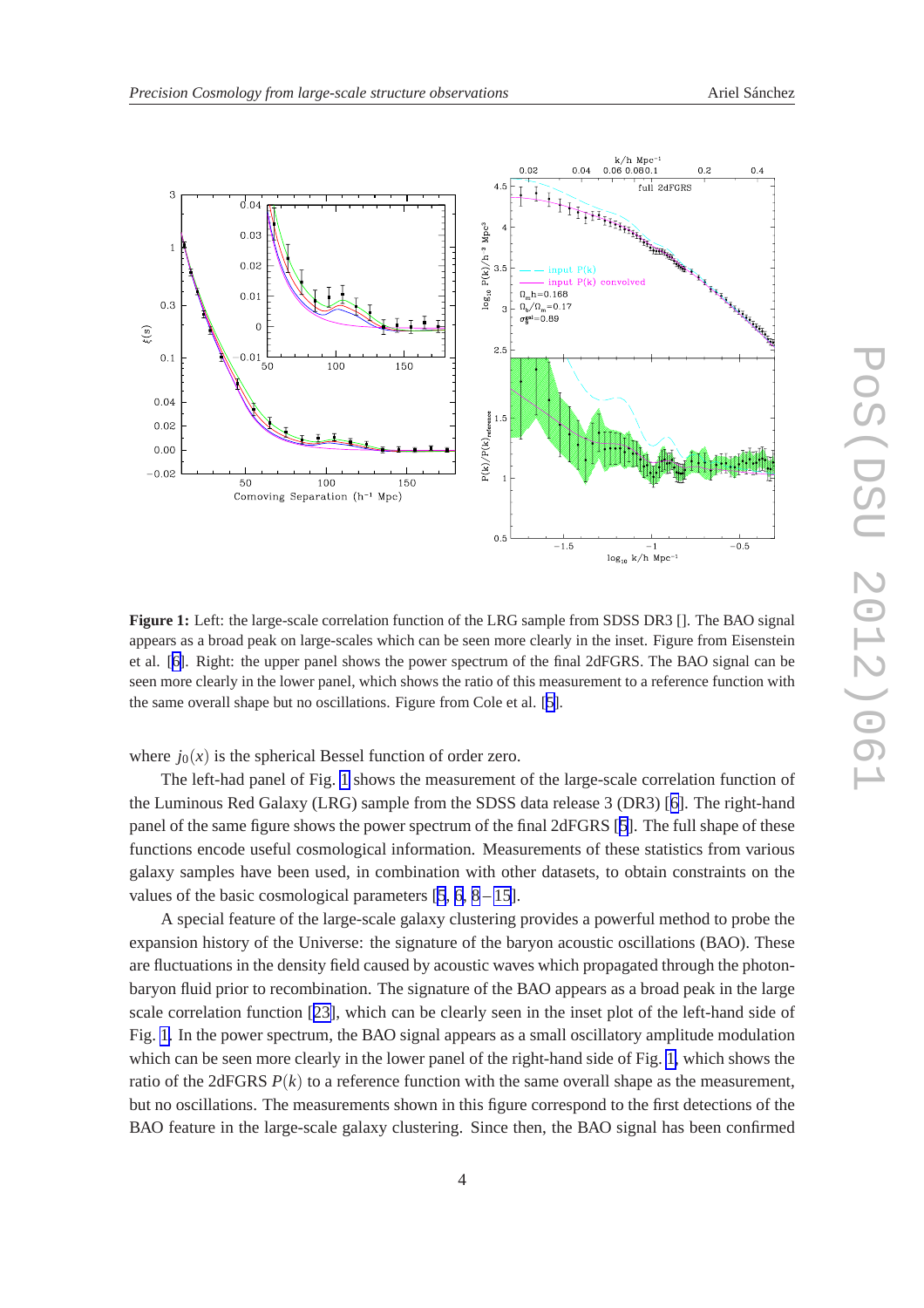<span id="page-4-0"></span>with increasing precision using a variety of datasets and techniques [\[24, 13](#page-14-0), [15\]](#page-14-0).

The mere detection of the BAO signal in the large-scale galaxy clustering is significant, as it confirms a clear prediction of the current paradigm of the growth of structure by gravitational collapse from the small density fluctuations that can be seen in the CMB. Besides this, the BAO signal is important for more practical reasons. The position of the acoustic peak in the two-point correlation function and the wavelength of the oscillations in the power spectrum are closely related to the size of the sound horizon at the drag redshift,  $r_s(z_d)$ . As this scale, of about 150 Mpc (comoving), can be measured with high accuracy from CMB observations [\[25\]](#page-14-0), the BAO signal inferred from galaxy clustering measurements can be used as a standard ruler. The apparent size of the BAO ruler in the directions parallel and perpendicular to the line-of-sight can be used to measure the redshift evolution of the Hubble parameter,  $H(z)$ , and the angular diameter distance,  $D_A(z)$  [\[26](#page-14-0)]. However, when dealing with angle-averaged measurements such as those shown in Fig. [1,](#page-3-0) the BAO signal is only sensitive to an average distance,  $D_V(z)$ , given by [\[6\]](#page-13-0)

$$
D_{\rm V}(z) = \left( (1+z)^2 D_{\rm A}(z)^2 \frac{cz}{H(z)} \right)^{1/3}.
$$
 (2.5)

In this way, BAO measurements from galaxy samples at different redshifts can be used to probe the redshift-distance relation. Without including the CMB information on  $r_s(z_d)$ , BAO measurements can constrain distances relative to the size of the ruler, that is,  $D_V(z)/r_s(z_d)$ . Thanks to the BAO signal LSS observations offer one of the most promising routes to obtain accurate constraints on *w*<sub>DE</sub> and its possible evolution with time.

#### **3. Modelling large-scale structure observations**

The quality of current and future galaxy surveys demands the use of accurate models to extract unbiased cosmological constraints. In this section we review the potential systematic effects that affect LSS observations (Section 3.1), the way in which they can be taken into account in our models (Section [3.2](#page-6-0)), as well as a technique that can reduce their impact (Section [3.3\)](#page-8-0).

#### **3.1 Potential systematics of clustering measurements**

In order to establish the link between LSS observations and cosmological models, simplifying assumptions were usually made in which galaxy clustering was expected to closely follow the predictions of linear perturbation theory for the matter. However, thanks to new developments in perturbation theory and the analysis of large N-body simulations, it has become clear that this simple picture is not sufficiently accurate to describe current datasets  $[27-29]$  $[27-29]$  $[27-29]$  $[27-29]$ . Even on large scales, the clustering of galaxies is distorted by the non-linear growth of density fluctuations, redshiftspace distortions and a possible non-trivial relation between the distribution of galaxies and the underlying dark matter density field. We will now see how each of these effects change the shape of the large-scale clustering measurements.

The effect of non-linear evolution on large-scale clustering measurements can be seen in the blue circles in the left-hand panel of Fig. [2](#page-5-0), which correspond to the mean  $\xi(s)$  of an ensemble of large-volume N-Body simulations [\[30](#page-15-0), [29\]](#page-14-0). The shaded region indicates the variance between the different realizations. The shape of the BAO peak strongly deviates from the predictions of linear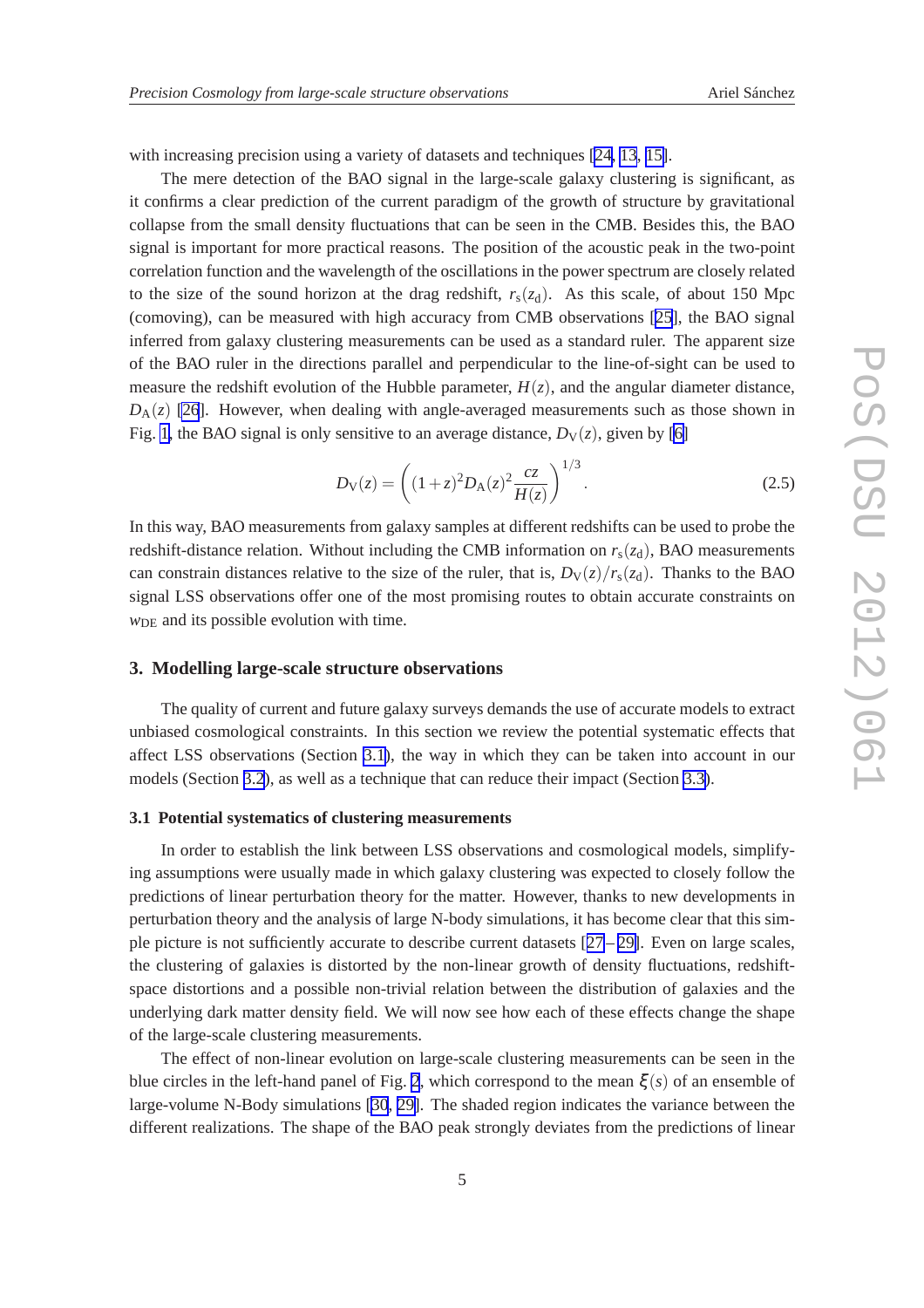<span id="page-5-0"></span>

**Figure 2:** Left: mean large-scale matter correlation function from an ensemble of large-volume largevolume N-Body simulations [[30,](#page-15-0) [29\]](#page-14-0) in real- (circles) and redshift-space (squares). Right: equivalent to the left panel but for a sample of dark matter halos in the same set of simulations. The Non-linear evolution of density fluctuations and redshift-space distortions affect the shape of the BAO peak.

perturbation theory, which are shown by the dashed line. Non-linear evolution damps the acoustic peak and shifts its centroid towards smaller scales. If unaccounted for, these distortions can bias the constraints obtained from large-scale clustering measurements.

A further complication of the analysis of galaxy clustering measurements is due to the fact that the distances to individual objects are inferred from their observed redshifts, *z*obs. Besides the component due to the universal expansion, these contain an extra contribution due to the peculiar velocities of the galaxies along the line of sight,  $v_{\parallel}$ , as

$$
1 + z_{obs} = (1 + z_{cos})(1 + z_{pec}),
$$
\n(3.1)

with  $z_{\text{pec}} = v_{\parallel}/c$ . This means that the inferred radial distances deviate from the true ones, distorting the observed clustering pattern. However, as the galaxy peculiar velocity field is induced by the underlying matter distribution, it is possible to model the distortions that will arise in a given cosmological model. This is a simple problem in the linear regime, where redshift-space distortions lead to a scale-independent boost of the amplitude of the power spectrum and the correlation function by a factor [\[31](#page-15-0)]

$$
S \equiv \frac{\xi_{\rm s}(r)}{\xi(r)} = \left(1 + \frac{2}{3}f + \frac{1}{5}f^2\right),\tag{3.2}
$$

where  $f = \frac{d \ln D}{d \ln a}$  and  $D(a)$  is the growth factor of density fluctuations.

The red squares in the left-hand panel of Fig. 2 correspond to the mean correlation function of the same ensemble of simulations, but measured using the redshift-space position of the particles. Here, the measurements have been rescaled by the inverse of the boost factor of equation (3.2), which correctly accounts for the change in the overall amplitude of the correlation function. There is, however, a more subtle effect of redshift-space distortions on the shape of  $\xi_s(r)$ , as they lead to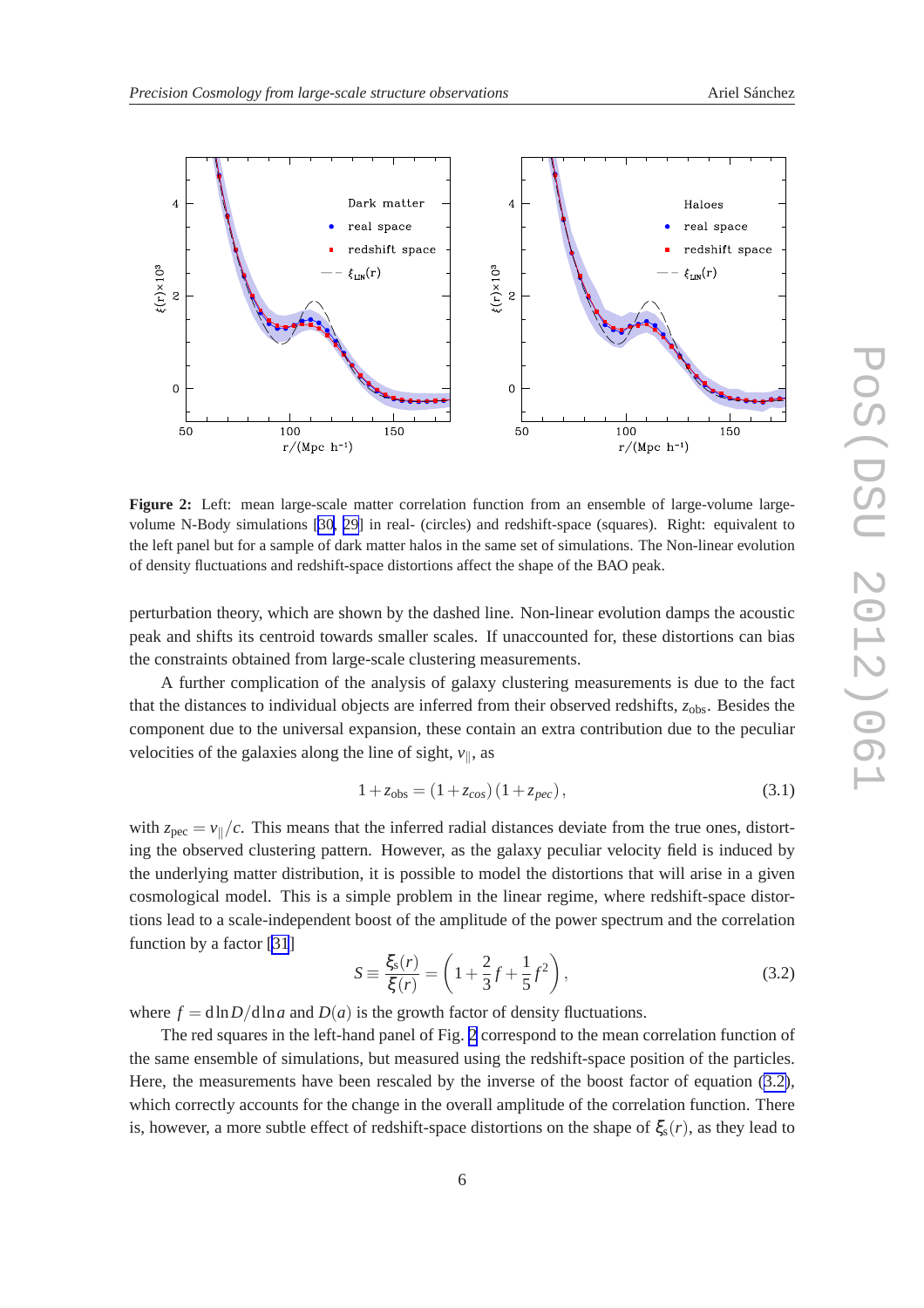<span id="page-6-0"></span>an extra damping of the BAO peak, which can be associated with the smearing of the velocity field along the line of sight due to large-scale random motions, such as the fingers-of-God effect [\[32](#page-15-0)].

Additionally, our observations probe the galaxy density field, which could be a modified version of the underlying matter distribution. According to the current understanding of galaxy formation, galaxies are hosted within dark matter halos. Hence, the analysis of the clustering of dark mater halos from N-body simulations can give us a first order description of galaxy clustering. On large scales, a simple linear relation is expected to hold between the fluctuations in the density of halos of a given mass *m*,  $\delta_h(\mathbf{r}|m)$ , and the matter density field, that is [\[33](#page-15-0), [34\]](#page-15-0)

$$
\delta_{\rm h}(\mathbf{r}|m) = b(m)\delta(\mathbf{r}).\tag{3.3}
$$

This implies that the correlation function of dark matter halos,  $\xi_h(r)$ , will be related to the matter correlation function by a scale-independent effective bias factor,  $b_{\text{eff}}^2 = \xi_h(r)/\xi(r)$ , which can be computed by taking the weighted average of the bias  $b(m)$  over the selected halo sample as

$$
b_{\text{eff}} = \frac{\int_0^\infty \phi(m) b(m) n(m) \, dm}{\int_0^\infty \phi(m) n(m) \, dm},\tag{3.4}
$$

where  $n(m)$  is the mass function of dark matter halos [\[34\]](#page-15-0), and  $\phi(m)$  represents the mass selection function applied to construct the halo sample. Additionally, the halo correlation function is affected by redshift-space distortions which, in the linear regime, lead to a rescaling of the amplitude of  $\xi_h(r)$  by a factor analogous to that of equation [\(3.2\)](#page-5-0), where f is replaced by the parameter  $\beta =$  $f/b_{\text{eff}}$ .

The right-hand panel of Fig. [2](#page-5-0) shows the mean  $\xi_h(r)$  of a sample of halos from the same simulations in real- (blue circles) and redshift-space (red squares). The real-space halo correlation function has been rescaled to match the amplitude of the matter  $\xi(r)$  using its effective bias factor. The redshift-space results have also been rescaled by the Kaiser boost factor for the same effective bias. These measurements show that the scale-dependent effects caused by non-linear evolution and redshift-space distortions depend on the particular halo sample being analysed and do not correspond exactly to those of the matter distribution, adding an extra complication to the modelling of LSS observations.

Although this discussion has been based on the two-point correlation function, the power spectrum is also affected by these scale-dependent effects in a similar way [[30\]](#page-15-0). These distortions cannot be ignored when modelling LSS observations as they could lead to a significant bias in the obtained cosmological constraints.

#### **3.2 Modelling large-scale structure observations**

Improving our theoretical understanding of galaxy clustering has been the main focus of substantial work over recent years. The modelling of the non-linear evolution of density fluctuations has been revitalized by several new approaches to perturbation theory  $[35-38]$  $[35-38]$ , which provide a better understanding of the physical processes that shape clustering measurements such as the power spectrum or the correlation function.

Within the theoretical framework of Renormalized Perturbation Theory (RPT), Crocce & Scoccimarro [[35\]](#page-15-0) showed that the series expansion describing the non-linear power spectrum,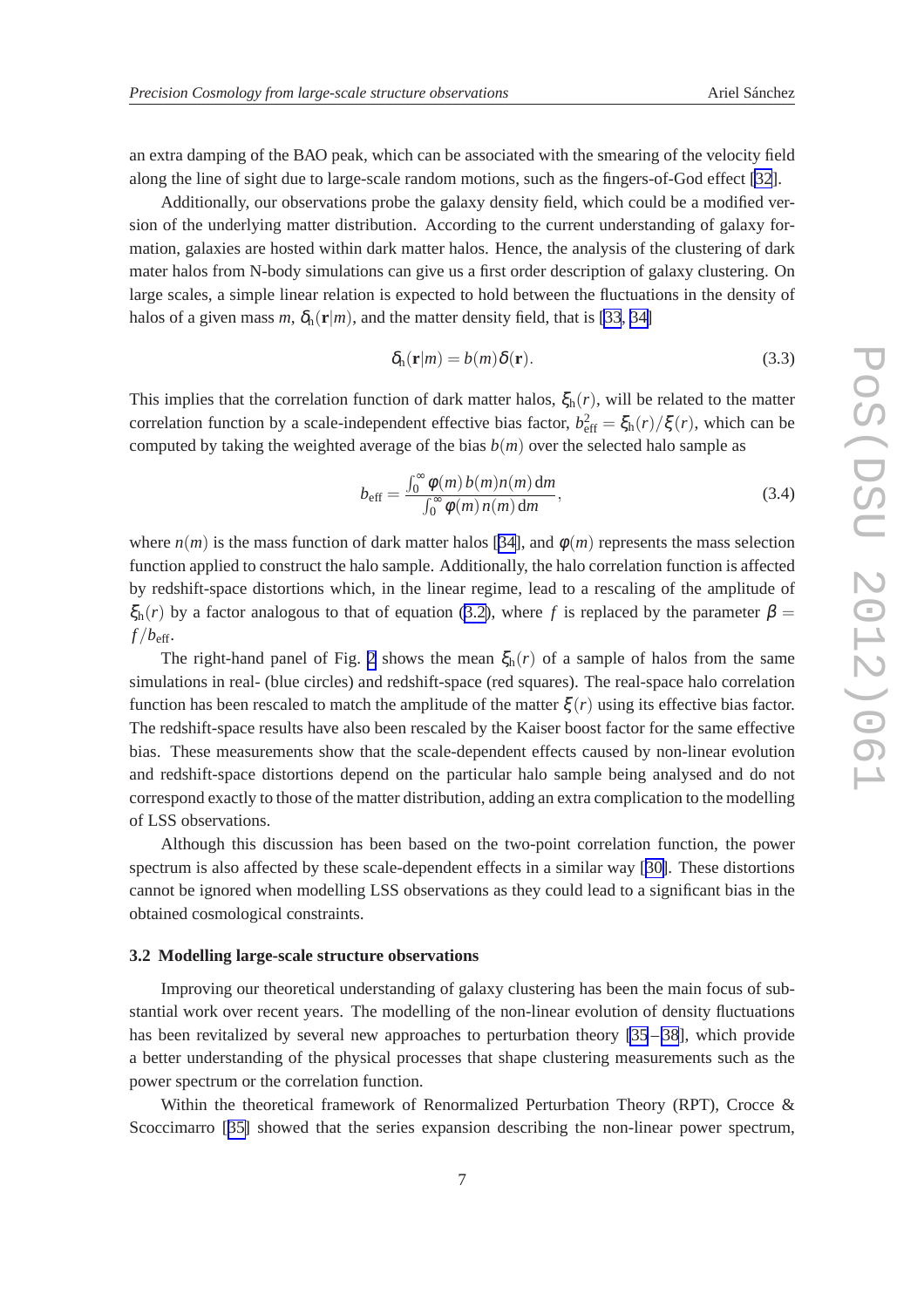<span id="page-7-0"></span> $P_{\text{NL}}(k, z)$ , in standard perturbation theory can be reorganized as the sum of two contributions containing different physical information, of the form

$$
P_{\rm NL}(k, z) = P_{\rm L}(k, z)G^2(k, z) + P_{\rm MC}(k, z),
$$
\n(3.5)

where the redshift evolution of the linear-theory power spectrum,  $P_L(k, z)$ , is given by the linear theory growth factor  $D(z)$ . The function  $G(k, z)$ , dubbed *non-linear propagator*, weights how much power can be directly linked to the linear epoch, while *P<sub>MC</sub>* represents the power arising from the coupling of different Fourier modes. To a good approximation, the non-linear propagator is of Gaussian form,

$$
G(k, z) \simeq \exp\left(-\left(\frac{k}{\sqrt{2}k_{\star}}\right)^{2}\right),\tag{3.6}
$$

with a damping scale,  $k_{\star}$ , is given by

$$
k_{\star}(z) = \left[\frac{1}{6\pi^2} \int \mathrm{d}k P_{\mathrm{L}}(k, z)\right]^{-1/2}.\tag{3.7}
$$

The mode coupling power spectrum is given by the sum of an infinite number of terms ordered by the number of initial modes coupled. At the lowest order,  $P_{MC}(k)$  is generated by the coupling of two modes, which at low-*k* can be approximated by

$$
P_{\text{1loop}}(k) = \frac{1}{2\pi^2} \int d^3q \, |F_2(\mathbf{k} - \mathbf{q}, \mathbf{q})|^2 P_{\text{L}}(|\mathbf{k} - \mathbf{q}|) P_{\text{L}}(q),\tag{3.8}
$$

where  $F_2(\mathbf{k},\mathbf{q})$  is the second-order kernel of standard perturbation theory. A more detailed description of these functions is presented in Crocce et al. [[39\]](#page-15-0).

In configuration space, equation (3.5) implies that the non-linear correlation function will be given by an analogous decomposition

$$
\xi_{\rm NL}(r,z) = \xi_{\rm L}(r,z) \otimes \tilde{G}^2(r,z) + \xi_{\rm MC}(r,z),\tag{3.9}
$$

where  $\tilde{G}(r, z)$  is the Fourier transform of the non-linear propagator and the symbol ⊗ denotes a convolution. The first term in this equation corresponds to the convolution of the linear theory correlation function with a nearly Gaussian kernel, which is responsible for the damping of the acoustic peak. In turn, the contribution of the mode-coupling term at large pair separations can be computed to leading order using equation (3.8), yielding  $\xi_{MC}(r) \propto \xi'_{L}(r) \xi^{(1)}_{L}$  $\mathcal{L}^{(1)}(r)$  [[28\]](#page-14-0), where  $\xi_{\text{L}}'(r)$ is the derivative of the linear theory correlation function and  $\xi_1^{(1)}$  $\mathcal{L}^{(1)}(r)$  is given by

$$
\xi_{\mathcal{L}}^{(1)}(r) \equiv \hat{r} \cdot \nabla^{-1} \xi_{\mathcal{L}}(r) = 4\pi \int P_{\mathcal{L}}(k) \, j_1(kr)k \, \mathrm{d}k,\tag{3.10}
$$

with  $j_1(y)$  denoting the spherical Bessel function of order one.

Based on these results, Crocce & Scoccimarro [\[28](#page-14-0)] proposed to model the shape of the galaxy correlation function on large scales using the following parametrization

$$
\xi_{\rm NL}(r) = b^2 \{ \xi_{\rm L}(r) \otimes e^{-(k_{\rm r}r)^2} + A_{\rm MC} \xi_{\rm L}'(r) \xi_{\rm L}^{(1)}(r) \},\tag{3.11}
$$

where  $b$ ,  $k_{\star}$  and  $A_{MC}$  are treated as free parameters. An analogous parametrization can be defined for the power spectrum [[41\]](#page-15-0). These parametrizations give an accurate description of the results of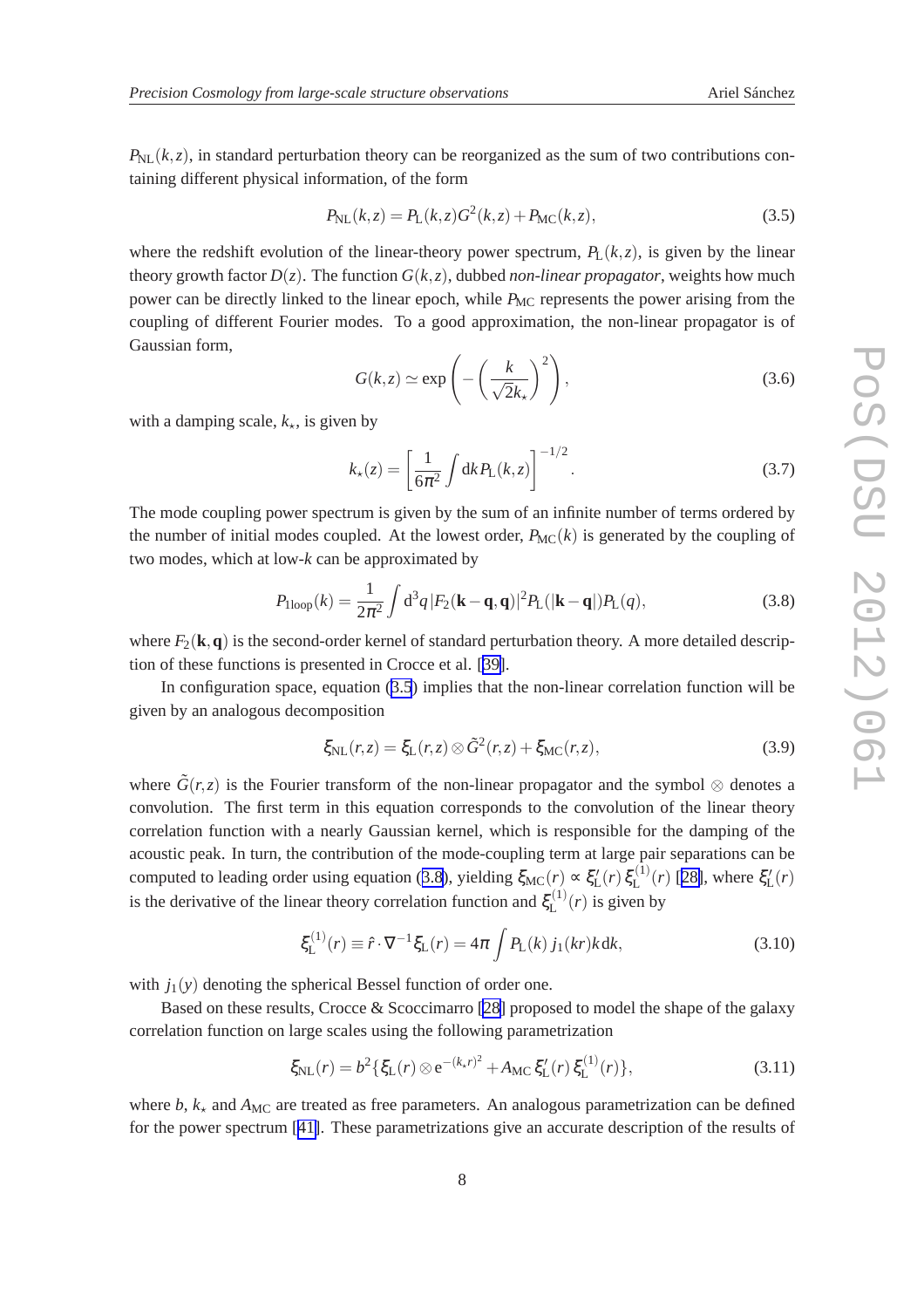<span id="page-8-0"></span>

**Figure 3:** Mean redshift-space two-point correlation function of a set of 600 mock catalogues of the BOSS-DR9 CMASS sample [[40\]](#page-15-0). The shaded region corresponds to the variance between the different realizations. The shape of the measured correlation function deviates from the prediction of linear perturbation theory, shown by the dashed line. The solid line corresponds to the parametrization of the galaxy correlation function of equation (3.11), which gives an excellent description of the result obtained from the mock catalogues.

N-body simulations at various redshifts for both real- and redshift-space information [[29,](#page-14-0) [41\]](#page-15-0), and have been used in the analysis of real galaxy clustering measurements [[11, 24, 13](#page-14-0), [14, 12](#page-14-0)].

An illustration of how accurately the parametrization of equation [\(3.11](#page-7-0)) can reproduce the spatial clustering of true galaxy samples can be seen in Fig. 3. The points correspond to the mean correlation function from an ensemble of 600 mock catalogues of the CMASS sample from BOSS DR9 (see Section [4](#page-9-0)). To highlight the shape of the acoustic peak, this measurement has been rescaled by  $(r/r_s)^{2.5}$ , where  $r_s = 153.2 \text{ Mpc}$  corresponds to the sound horizon at the drag redshift for the underlying cosmological model of the mock catalogues. The shaded region corresponds to the variance between the different realizations. This measurement is affected by the same potential problems as real observations: non-linear evolution of density fluctuations, redshift-space distortions, galaxy bias of a sample including both central and satellites, and a non-trivial geometry. Even in this case, the model of equation [\(3.11\)](#page-7-0), shown by the red solid line, can give an excellent description of the full shape of ξ (*s*).

## **3.3 Reconstruction**

Although the effects of non-linear evolution can be modelled and included in the theoretical description of a given measurement, the damping of the BAO signal leads to a degradation of the achievable accuracy. A complementary approach is to apply corrections to the galaxy positions prior to the estimation of the two-point correlation function or power spectrum to reduce the impact of these systematics. This is the general idea behind the "reconstruction" technique [[43\]](#page-15-0).

The dominant source of the damping of the BAO feature is the coherent flows that arise from the clustering pattern itself. This means that the same galaxy sample used to detect the BAO feature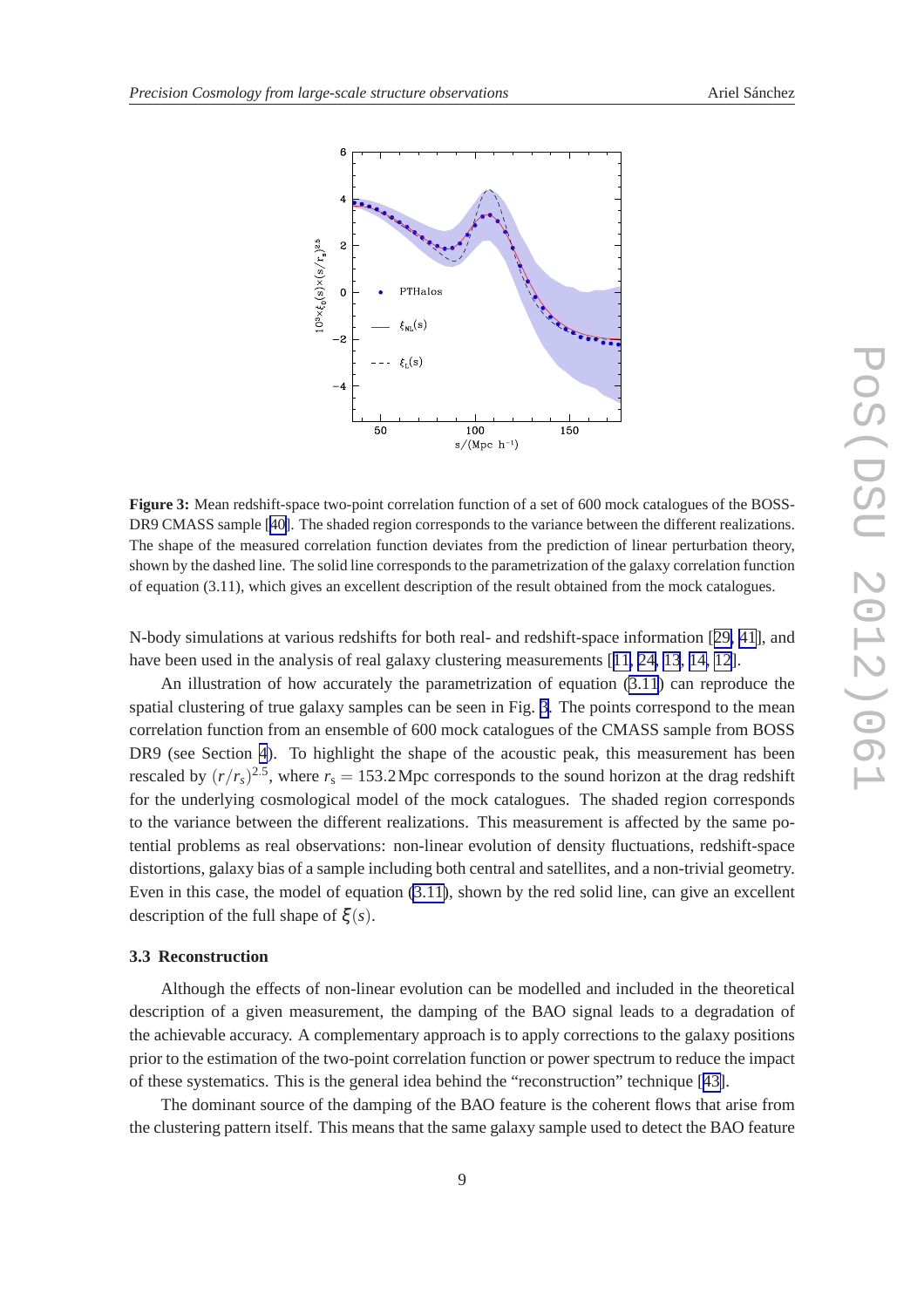<span id="page-9-0"></span>

**Figure 4:** The unreconstructed (left) and reconstructed (right) angle-averaged correlation functions of the LRG sample of SDSS DR7. Reconstruction sharpens the acoustic peak in  $\xi(r)$ , increasing the significance of its detection. Figure from Padmanabhan et al. [[42](#page-15-0)].

can also map the cosmic structure responsible for its degradation. One can therefore use these data to infer the large-scale flow field and partially undo the damping of the BAO feature.

In practice, reconstruction is performed by computing a displacement field, Ψ, based on the Zel'dovich approximation and the description of redshift-space distortions in the linear regime [[42\]](#page-15-0). Assuming a curl-free displacement field, such that  $\Psi = -\nabla \phi$ , this displacement can be estimated from the measured redshift-space galaxy density field,  $\delta_{g}$ , by solving the equation

$$
\nabla^2 \phi + f \nabla \cdot ((\nabla \phi \cdot \hat{\mathbf{s}})\hat{s}) = \frac{\delta_g}{b},\tag{3.12}
$$

where  $\hat{s}$  corresponds to the line-of-sight direction. Once the displacement field has been obtained, it is used to move the galaxies closer to their initial positions. An illustration of the results of this procedure can be seen in Fig. 4, which shows the unreconstructed (left) and reconstructed (right) angle-averaged correlation functions of the LRG sample of SDSS DR7 from Padmanabhan et al. [\[42](#page-15-0)]. Reconstruction significantly sharpens the acoustic peak, leading to and increasing the significance of its detection from 3.3  $\sigma$  in the unreconstructed case to 4.2  $\sigma$  after reconstruction.

Although Gaussian density fluctuations can be completely characterized by their two-point statistics, non-linear evolution transfers information to higher orders. Reconstruction partially restores this information back to the two-point statistics of the density field. In this way, this technique makes it possible to extract more information from two-point clustering measurements than what is obtained through their accurate modelling in the non-linear regime. In general however, reconstruction will not be perfect and residual non-linearities must be taken into account by means of accurate models.

# **4. Current constraints from LSS observations: The Baryon Oscillation Spectroscopic Survey**

In this section we review the constraints on cosmological parameters attainable using presentday LSS datasets. For this, we use recent results based on the Baryon Oscillation Spectroscopic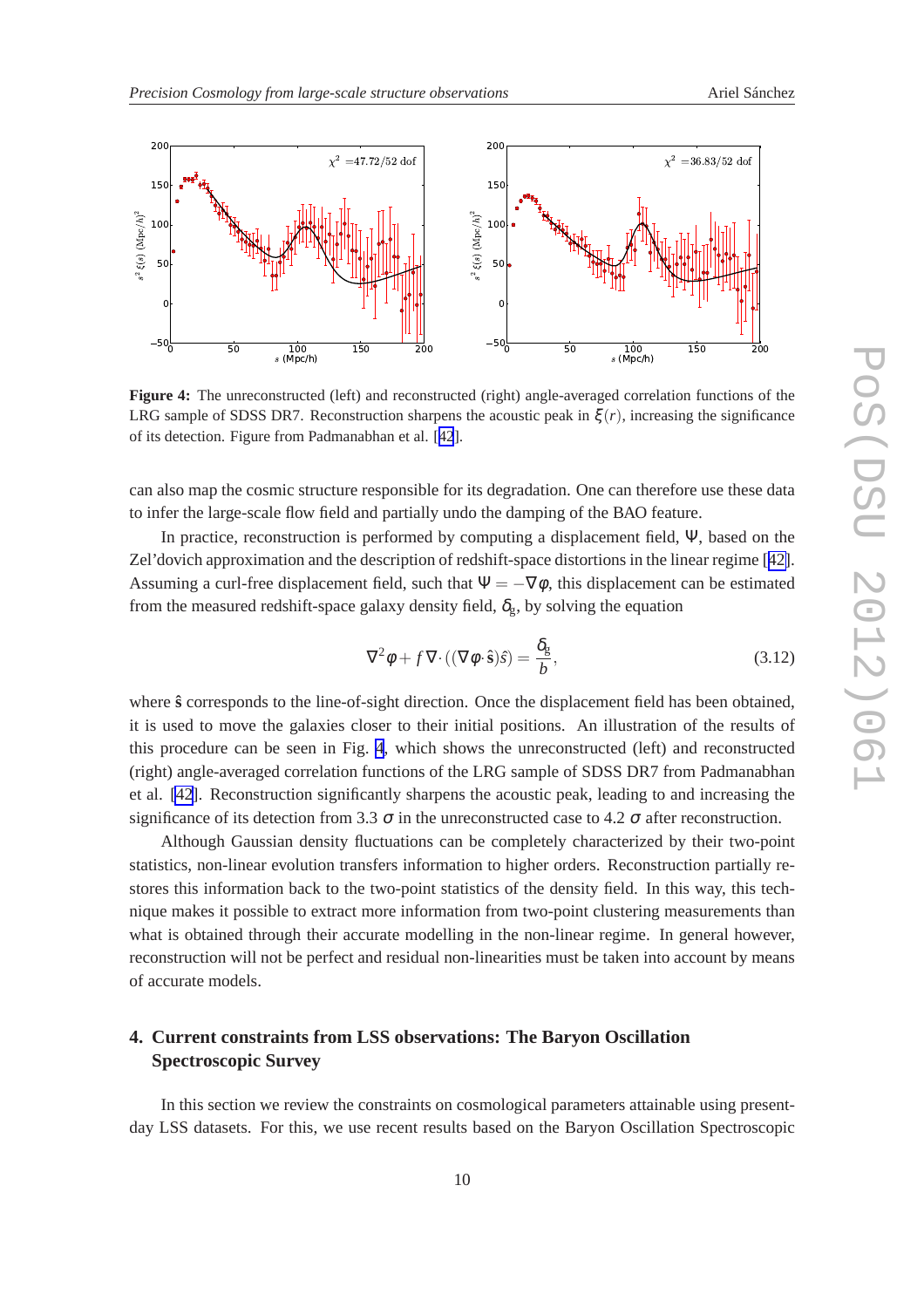

**Figure 5:** Center: average number density as a function of redshift for the SDSS-II (dash-dotted), LOWZ (dotted), and CMASS DR9 galaxies from BOSS. Figure from Dawson et al. [\[21](#page-14-0)].

Survey (BOSS) [[21\]](#page-14-0) as an example. BOSS is one of the four components of SDSS–III [\[44](#page-15-0)], designed to provide high-precision BAO measurements at intermediate redshifts ( $z \approx 0.5$ ) from largescale galaxy clustering, and at high redshift ( $z \approx 2.5$ ) from the Ly $\alpha$  forest signal inferred from a quasar sample. Fig. 5 shows the number density of BOSS galaxies as a function of redshift. BOSS contains two separate galaxy samples, dubbed LOWZ and CMASS, covering different redshift ranges whit a roughly constant number density of  $n \approx 3 \times 10^{-4} h^3 \text{Mpc}^{-3}$ .

The data corresponding to the first two years of observations of BOSS has been publicly released as a part of the SDSS Data Release 9 (DR9) [[45\]](#page-15-0). Even though this sample corresponds to about one third of the final survey, it is already the largest galaxy catalogue available, making it ideally suited for large-scale structure analyses. The first galaxy clustering measurements based on this dataset have shown clear detections of the BAO feature [[15](#page-14-0)]. The circles in the left hand panel of Fig. [6](#page-11-0) correspond to the measurement of the correlation function of the CMASS galaxy sample of BOSS-DR9 obtained by Sánchez et al. [[12\]](#page-14-0). The acoustic peak can be clearly seen as a broad bump on large scales. The squares in the same figure correspond to the correlation function of the LRG sample of SDSS-DR3 from Eisenstein et al. [\[6\]](#page-13-0). The left-hand side of Fig. [6](#page-11-0) shows a similar comparison between the BAO signal in the CMASS power spectrum from Anderson et al. [[15\]](#page-14-0) (lower panel) and that of the final LRG sample of SDSS-DR7 [[9](#page-13-0)]. The comparison of these measurements clearly illustrates the improvement in the accuracy of the LSS observations associated with new galaxy surveys like BOSS. Despite the differences in the statistical errors, mean redshifts, and galaxy populations, these measurements show a completely consistent picture of the BAO features in  $\xi(r)$  and  $P(k)$ , indicating the robustness of the results.

The galaxy clustering measurements from BOSS have been used to constrain cosmological parameters [\[12](#page-14-0), [15,](#page-14-0) [46, 47](#page-15-0)]. In particular, Sánchez et al. [\[12\]](#page-14-0) explored the cosmological implications of the full shape of the angle-averaged correlation function using the parametrization described in Section [3.2](#page-6-0), combining this information with recent CMB, Type Ia supernova (SN), and additional BAO measurements from other surveys. An example of the obtained constraints can be seen in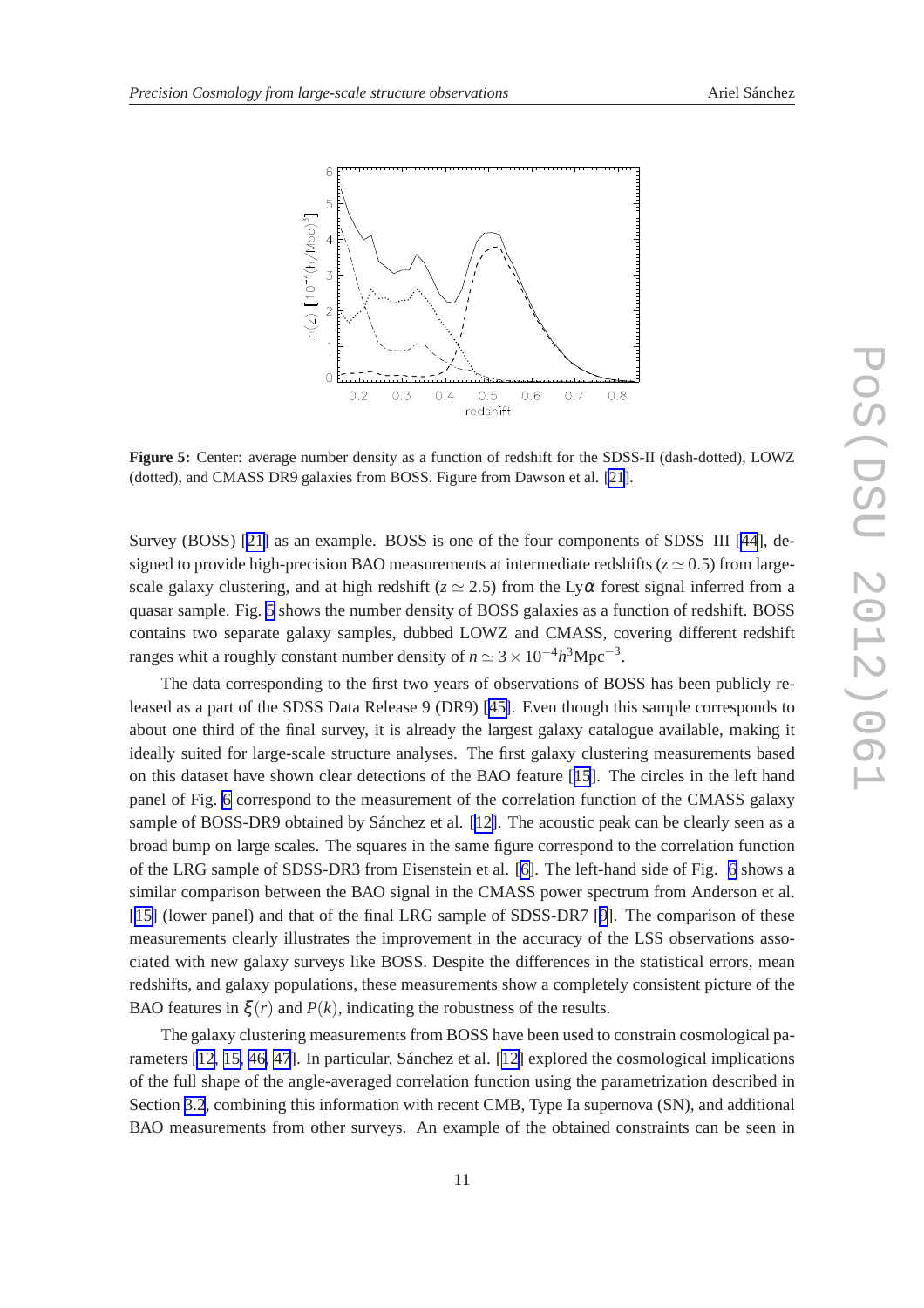<span id="page-11-0"></span>

**Figure 6:** Left-hand sidel: spherically averaged two-point correlation function of the BOSS CMASS sample (circles), compared to the LRG correlation function from Eisenstein et al. [[6\]](#page-13-0). The dashed line corresponds to the best-fitting ΛCDM model to the BOSS data. Right-hand side: BAO signal in the power spectrum of the CMASS sample from BOSS-DR9 (lower panel) compared with that of the final LRG sample of SDSS-II. Figure from Anderson et al. [[15\]](#page-14-0).

Fig. [7,](#page-12-0) which shows the two-dimensional constraints in the  $\Omega_{\text{DE}} - w_{\text{DE}}$  plane obtained from different dataset combinations. The CMB-only results (blue dashed lines) exhibit a strong degeneracy which covers a wide range of values of  $w_{DE}$ . The solid lines show the effect of including the information of the CMASS two-point correlation function in the analysis. These data alleviate the degeneracy obtained from the CMB observations, substantially tightening the constraints on the dark energy equation of state. Including also additional BAO and SN data in the analysis leads to a final constraint of  $w_{DE} = 1.03 \pm 0.07$ , in excellent agreement with the standard  $\Lambda$ CDM model value of  $w<sub>DE</sub> = 1$ , indicated by a dotted line.

All galaxy clustering measurements from BOSS are in complete agreement with the standard ΛCDM model. This can be seen in Fig.6, where the dashed line corresponds to the prediction for the correlation function in this cosmological model, which gives an excellent match to both the location of the BAO peak and the full shape of the correlation function. This agreement is reinforced when several LSS observations are combined. As discussed in Section [2,](#page-2-0) BAO observations can be used to measure the combination  $D_V(z)/r_s$ . The left panel of Fig. [8](#page-13-0) shows the distances inferred from BAO measurements on various spectroscopic data sets [[15, 24,](#page-14-0) [42](#page-15-0), [13](#page-14-0)], rescaled by a fiducial value  $r_s^f = 153.19$  to express the results in Mpc. The grey region corresponds to the 1  $\sigma$  prediction from WMAP assuming a flat ΛCDM model. The agreement between these prediction and the various BAO measurements is excellent. A more detailed view of these measurements can be seen in the right panel of Fig. [8,](#page-13-0) which shows the BAO distance measurements divided by the WMAP ΛCDM prediction. The BAO results agree with the best-fitting WMAP model at the few per cent level. The dashed line corresponds to the best-fitting ΛCDM model to the combination of WMAP with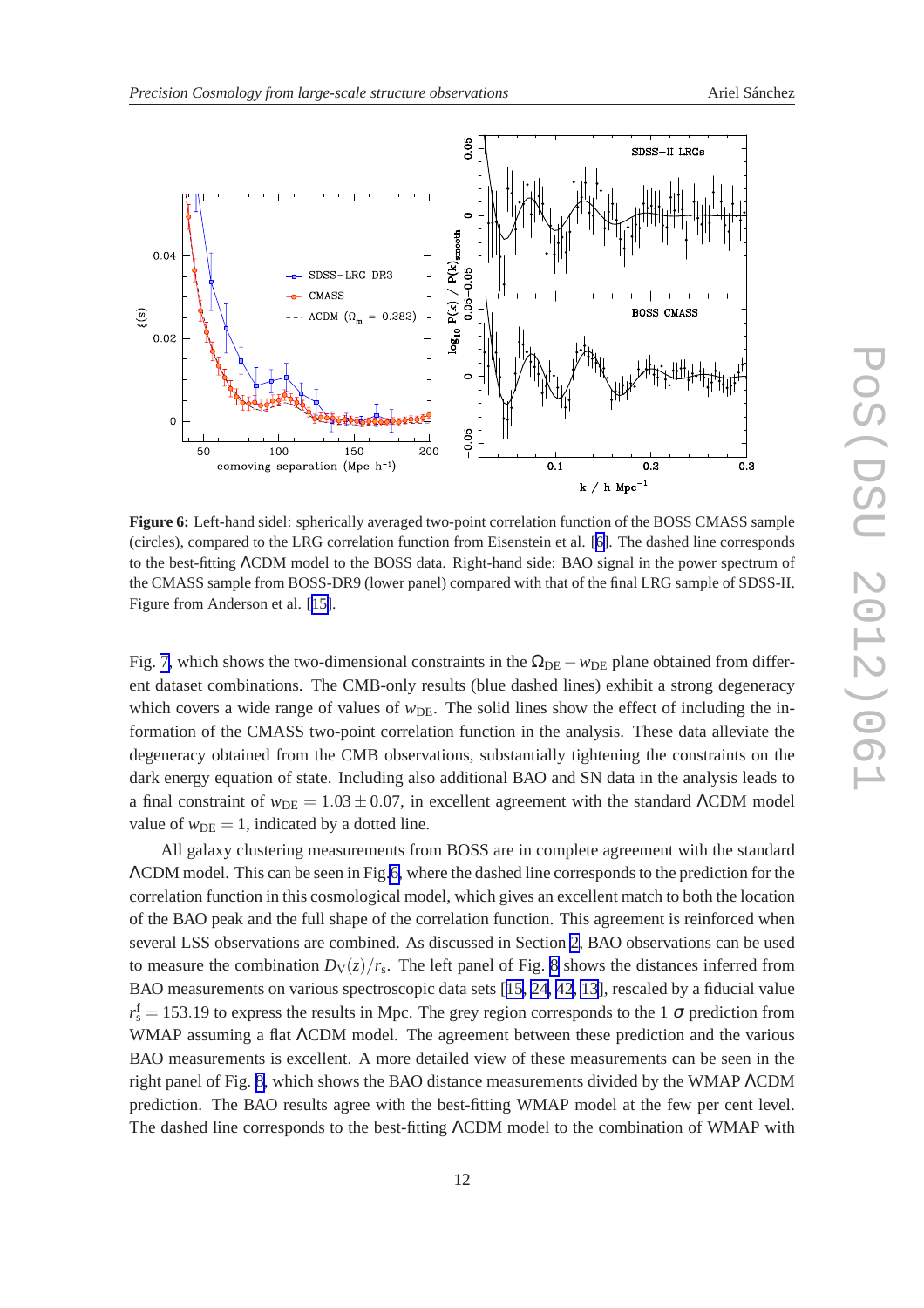<span id="page-12-0"></span>

**Figure 7:** Two-dimensional joint constraints in the  $\Omega_{DE} - w_{DE}$  plane. The contours show the 68 and 95 per cent confidence levels obtained using CMB data alone (blue dashed lines) and CMB plus the CMASS two-point correlation function (red solid lines). The CMB only constraints show degeneracies which can be reduced by the extra information contained in the shape of the CMASS two-point correlation function. The green dot-dashed lines correspond to the results obtained when the additional BAO and SN information is added to the CMB+CMASS combination. These results are in good agreement with the standard ΛCDM value of  $w<sub>DE</sub> = -1$ , indicated by the dotted lines.

the BAO measurements shown in the figure, which gives an excellent description to all data sets.

### **5. conclusions**

Current galaxy clustering measurements offer more accurate views of the galaxy clustering pattern than ever before. These observations can play a major role at understanding the origin of cosmic acceleration, but they demand the use of accurate models to avoid introducing systematic errors or biases in the obtained constraints. Although more work needs to be done, the recent developments in the modelling of non-linear evolution of density fluctuations, redshift-space distortions and galaxy bias, as well as the methods to minimize these distortions, provide us with powerful tools to extract cosmological information out of these observations, helping to reach their maximum potential.

Current galaxy clustering measurements can place strong cosmological constraints. These are completely consistent with the standard ΛCDM model, which is able to accurately describe a variety of observations, ranging from SN Type Ia to the CMB. Future galaxy surveys such as Euclid will provide even more accurate views of the large-scale clustering pattern in the Universe. These new surveys will be accompanied by the release of the CMB measurements from the ESA Planck satellite in early 2013. The combination of these datasets will undoubtedly provide new, more stringent constraints on cosmological parameters, putting the ΛCDM model to a much more rigorous test.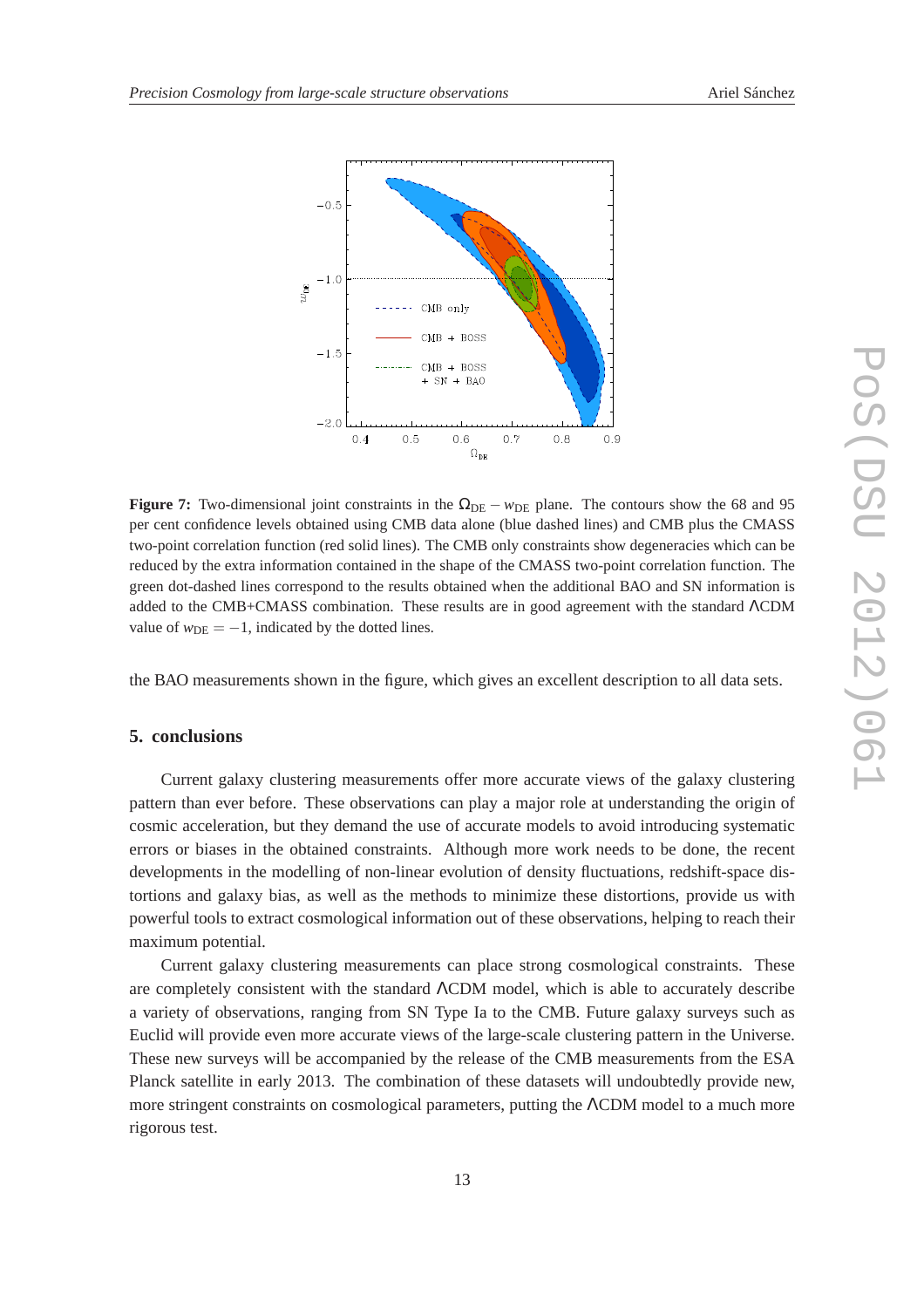<span id="page-13-0"></span>

**Figure 8:** Left-hand side: distances inferred from BAO measurements on various spectroscopic surveys [\[15](#page-14-0), [24](#page-14-0), [42](#page-15-0), [13](#page-14-0)]. The grey region corresponds to the 1  $\sigma$  prediction from WMAP assuming a flat ΛCDM model, which shows a good agreement with the BAO measurements. Right-hand side: BAO distance measurements divided by the WMAP ΛCDM prediction. The dashed line corresponds to the best-fitting ΛCDM model to the combination of WMAP with the BAO datasets shown in the figure. Figures from Anderson et al. [\[15](#page-14-0)]

## **References**

- [1] A. G. Riess, et al., *Observational Evidence from Supernovae for an Accelerating Universe and a Cosmological Constant*, *AJ* **116** (Sept., 1998) 1009–1038, [[astro-ph/9805201](http://xxx.lanl.gov/abs/astro-ph/9805201)].
- [2] S. Perlmutter, et al., *Measurements of Omega and Lambda from 42 High-Redshift Supernovae*, *ApJ* **517** (June, 1999) 565–586, [[astro-ph/9812133](http://xxx.lanl.gov/abs/astro-ph/9812133)].
- [3] M. Davis and P. J. E. Peebles, *A survey of galaxy redshifts. V The two-point position and velocity correlations*, *ApJ* **267** (Apr., 1983) 465–482.
- [4] G. Efstathiou, et al., *Evidence for a non-zero* Λ *and a low matter density from a combined analysis of the 2dF Galaxy Redshift Survey and cosmic microwave background anisotropies*, *MNRAS* **330** (Feb., 2002) L29–L35, [[astro-ph/0109152](http://xxx.lanl.gov/abs/astro-ph/0109152)].
- [5] S. Cole, et al., *The 2dF Galaxy Redshift Survey: power-spectrum analysis of the final data set and cosmological implications*, *MNRAS* **362** (Sept., 2005) 505–534, [[astro-ph/0501174](http://xxx.lanl.gov/abs/astro-ph/0501174)].
- [6] D. J. Eisenstein, et al., *Detection of the Baryon Acoustic Peak in the Large-Scale Correlation Function of SDSS Luminous Red Galaxies*, *ApJ* **633** (Nov., 2005) 560–574, [[astro-ph/0501171](http://xxx.lanl.gov/abs/astro-ph/0501171)].
- [7] G. Efstathiou and J. R. Bond, *Cosmic confusion: degeneracies among cosmological parameters derived from measurements of microwave background anisotropies*, *MNRAS* **304** (Mar., 1999) 75–97, [[astro-ph/9807103](http://xxx.lanl.gov/abs/astro-ph/9807103)].
- [8] W. J. Percival, et al., *Parameter constraints for flat cosmologies from cosmic microwave background and 2dFGRS power spectra*, *MNRAS* **337** (Dec., 2002) 1068–1080, [[astro-ph/0206256](http://xxx.lanl.gov/abs/astro-ph/0206256)].
- [9] W. J. Percival, et al., *Baryon acoustic oscillations in the Sloan Digital Sky Survey Data Release 7 galaxy sample*, *MNRAS* **401** (Feb., 2010) 2148–2168, [[arXiv:0907.1660](http://xxx.lanl.gov/abs/0907.1660)].
- [10] A. G. Sánchez, C. M. Baugh, W. J. Percival, J. A. Peacock, N. D. Padilla, S. Cole, C. S. Frenk, and P. Norberg, *Cosmological parameters from cosmic microwave background measurements and the final 2dF Galaxy Redshift Survey power spectrum*, *MNRAS* **366** (Feb., 2006) 189–207, [[astro-ph/0507583](http://xxx.lanl.gov/abs/astro-ph/0507583)].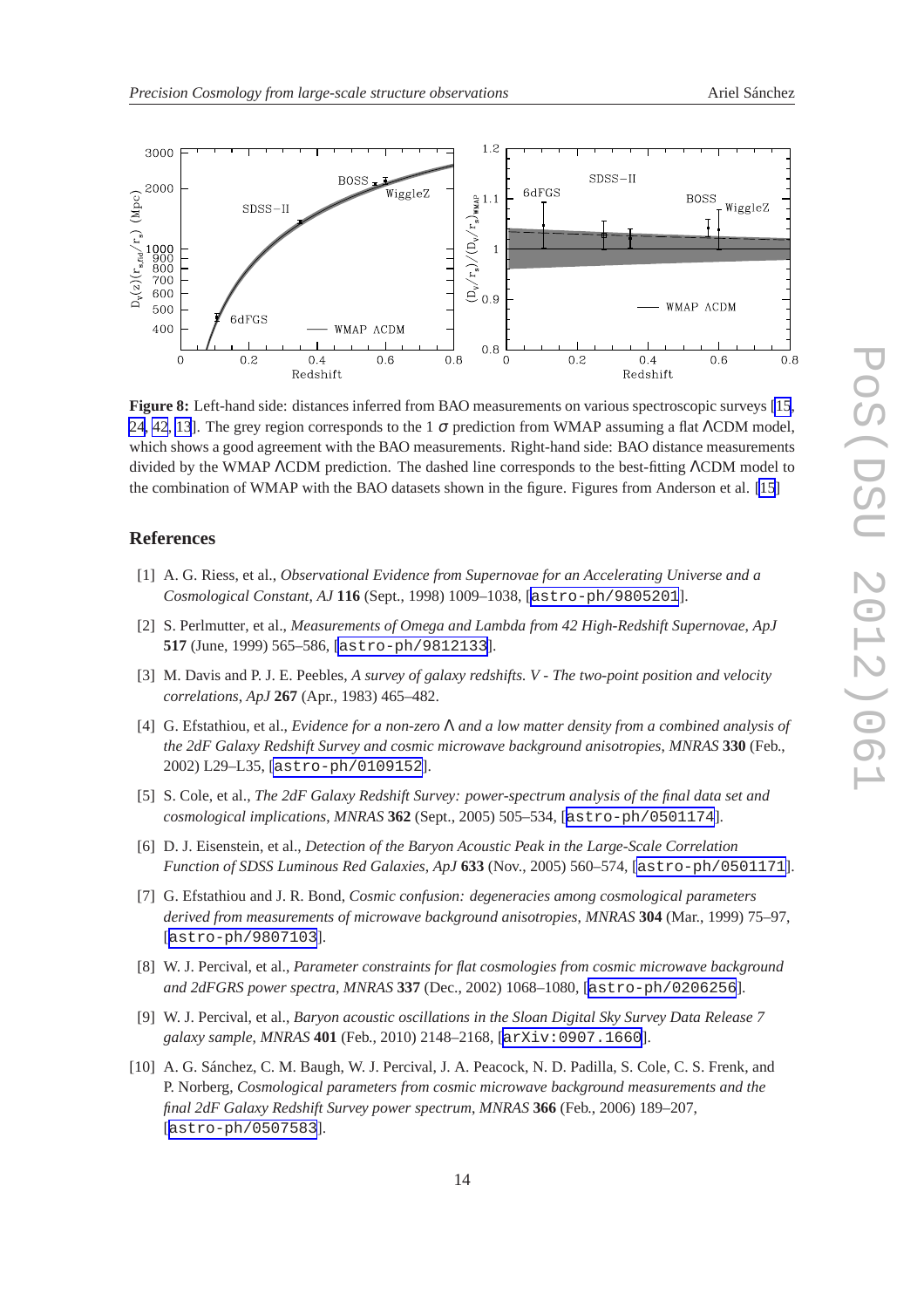- <span id="page-14-0"></span>[11] A. G. Sánchez, M. Crocce, A. Cabré, C. M. Baugh, and E. Gaztañaga, *Cosmological parameter constraints from SDSS luminous red galaxies: a new treatment of large-scale clustering*, *MNRAS* **400** (Dec., 2009) 1643–1664, [[arXiv:0901.2570](http://xxx.lanl.gov/abs/0901.2570)].
- [12] A. G. Sánchez, et al., *The clustering of galaxies in the SDSS-III Baryon Oscillation Spectroscopic Survey: cosmological implications of the large-scale two-point correlation function*, *MNRAS* **425** (Sept., 2012) 415–437, [[arXiv:1203.6616](http://xxx.lanl.gov/abs/1203.6616)].
- [13] C. Blake, et al., *The WiggleZ Dark Energy Survey: mapping the distance-redshift relation with baryon acoustic oscillations*, *MNRAS* **418** (Dec., 2011) 1707–1724, [[arXiv:1108.2635](http://xxx.lanl.gov/abs/1108.2635)].
- [14] F. Montesano, A. G. Sánchez, and S. Phleps, *Cosmological implications from the full shape of the large-scale power spectrum of the SDSS DR7 luminous red galaxies*, *MNRAS* **421** (Apr., 2012) 2656–2681, [[arXiv:1107.4097](http://xxx.lanl.gov/abs/1107.4097)].
- [15] L. Anderson, et al., *The clustering of galaxies in the SDSS-III Baryon Oscillation Spectroscopic Survey: baryon acoustic oscillations in the Data Release 9 spectroscopic galaxy sample*, *MNRAS* **427** (Dec., 2012) 3435–3467.
- [16] J. Huchra, M. Davis, D. Latham, and J. Tonry, *A survey of galaxy redshifts. IV The data*, *ApJS* **52** (June, 1983) 89–119.
- [17] S. A. Shectman, S. D. Landy, A. Oemler, D. L. Tucker, H. Lin, R. P. Kirshner, and P. L. Schechter, *The Las Campanas Redshift Survey*, *ApJ* **470** (Oct., 1996) 172, [[astro-ph/](http://xxx.lanl.gov/abs/astro-ph/)].
- [18] M. Colless, et al., *The 2dF Galaxy Redshift Survey: spectra and redshifts*, *MNRAS* **328** (Dec., 2001) 1039–1063, [[astro-ph/0106498](http://xxx.lanl.gov/abs/astro-ph/0106498)].
- [19] D. G. York, et al., *The Sloan Digital Sky Survey: Technical Summary*, *AJ* **120** (Sept., 2000) 1579–1587, [[astro-ph/0006396](http://xxx.lanl.gov/abs/astro-ph/0006396)].
- [20] M. J. Drinkwater, et al., *The WiggleZ Dark Energy Survey: survey design and first data release*, *MNRAS* **401** (Jan., 2010) 1429–1452, [[arXiv:0911.4246](http://xxx.lanl.gov/abs/0911.4246)].
- [21] K. S. Dawson, et al., *The Baryon Oscillation Spectroscopic Survey of SDSS-III*, *AJ* **145** (Jan., 2013) 10, [[arXiv:1208.0022](http://xxx.lanl.gov/abs/1208.0022)].
- [22] R. Laureijs, et al., *Euclid Definition Study Report* , ArXiv e-prints [[arXiv:1110.3193](http://xxx.lanl.gov/abs/1110.3193)].
- [23] T. Matsubara, *Correlation Function in Deep Redshift Space as a Cosmological Probe*, *ApJ* **615** (Nov., 2004) 573–585, [[astro-ph/0408349](http://xxx.lanl.gov/abs/astro-ph/0408349)].
- [24] F. Beutler, et al., *The 6dF Galaxy Survey: baryon acoustic oscillations and the local Hubble constant*, *MNRAS* **416** (Oct., 2011) 3017–3032, [[arXiv:1106.3366](http://xxx.lanl.gov/abs/1106.3366)].
- [25] G. Hinshaw, et al., *Nine-Year Wilkinson Microwave Anisotropy Probe (WMAP) Observations: Cosmological Parameter Results*, *ArXiv e-prints* (Dec., 2012) [[arXiv:1212.5226](http://xxx.lanl.gov/abs/1212.5226)].
- [26] C. Blake and K. Glazebrook, *Probing Dark Energy Using Baryonic Oscillations in the Galaxy Power Spectrum as a Cosmological Ruler*, *ApJ* **594** (Sept., 2003) 665–673, [[astro-ph/0301632](http://xxx.lanl.gov/abs/astro-ph/0301632)].
- [27] R. E. Smith, R. Scoccimarro, and R. K. Sheth, *Motion of the acoustic peak in the correlation function*, *Phys. Rev. D* **77** (Feb., 2008) 043525, [[astro-ph/0703620](http://xxx.lanl.gov/abs/astro-ph/0703620)].
- [28] M. Crocce and R. Scoccimarro, *Nonlinear evolution of baryon acoustic oscillations*, *Phys. Rev. D* **77** (Jan., 2008) 023533, [[arXiv:0704.2783](http://xxx.lanl.gov/abs/0704.2783)].
- [29] A. G. Sánchez, C. M. Baugh, and R. E. Angulo, *What is the best way to measure baryonic acoustic oscillations?*, *MNRAS* **390** (Nov., 2008) 1470–1490, [[arXiv:0804.0233](http://xxx.lanl.gov/abs/0804.0233)].